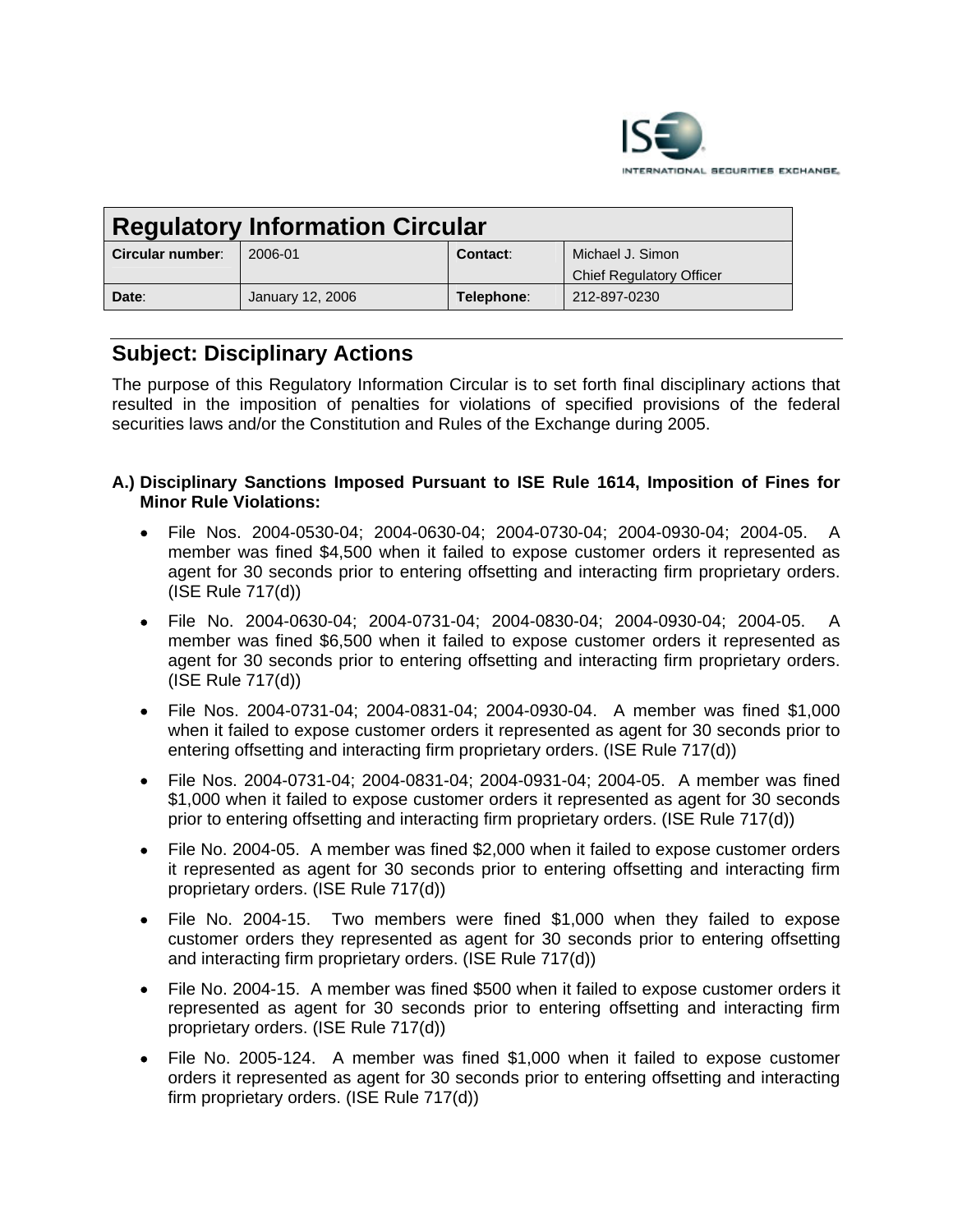- File No. 2005-139. A member was fined \$500 when it failed to expose customer orders it represented as agent for 30 seconds prior to entering offsetting and interacting firm proprietary orders. (ISE Rule 717(d))
- File No. 2004-0531-04. A member was fined \$1,000 when it failed to expose customer orders it represented as agent for 30 seconds prior to entering offsetting and interacting broker dealer orders. (ISE Rule 717(e))
- File No. 2005-72. A member was fined \$500 when it failed to expose customer orders it represented as agent for 30 seconds prior to entering offsetting and interacting broker dealer orders. (ISE Rule 717(e))
- File No.2005-89. A member was fined \$3,000 when it failed to expose customer orders it represented as agent for 30 seconds prior to entering offsetting and interacting broker dealer orders. (ISE Rule 717(e))
- File No. 2005-124. A member was fined \$1,000 when it failed to expose customer orders it represented as agent for 30 seconds prior to entering offsetting and interacting broker dealer orders. (ISE Rule 717(e))
- File Nos. 2004-0630-04; 2004-0930-04; 2004-05. A member was fined \$1,000 when it failed to expose customer orders it represented as agent for 30 seconds prior to entering offsetting and interacting proprietary and broker dealer orders. (ISE Rules 717(d); 717(e))
- File Nos. 2004-0731-04; 2004-0831-04; 2004-0930-04; 2004-05. A member was fined \$5,500 when it failed to expose customer orders it represented as agent for 30 seconds prior to entering offsetting and interacting proprietary and broker dealer orders. (ISE Rules 717(d); 717(e))

## **B.) Disciplinary Sanctions Imposed Pursuant to ISE Rule 1603, Letters of Consent:**

File Nos. 2004-0109-01; 2004-0414-01; 2004-0514-01; 2004-0621-01

Timber Hill LLC ("Timber Hill") was censured and fined \$13,500 for the following conduct: During the time period of January 9, 2004 through February 5, 2004, Timber Hill, on eight occasions, controlled an aggregate position that exceeded the 300,000 contract position limit in the Nasdaq 100 Index Trust ("QQQ"). In the QQQ, on June 21, 2004, Timber Hill controlled an aggregate position that exceeded the 300,000 contract position limit. On eleven occasions from March 31, 2004 to April 15, 2004, Timber Hill controlled an aggregate position that exceeded the 40,000 contract position limit in the iShares S&P Index Fund. In the iShares Russell 2000 Index Fund, on May 14, 2004, Timber Hill controlled an aggregate position that exceeded the 75,000 contract position limit. (ISE Rule 412)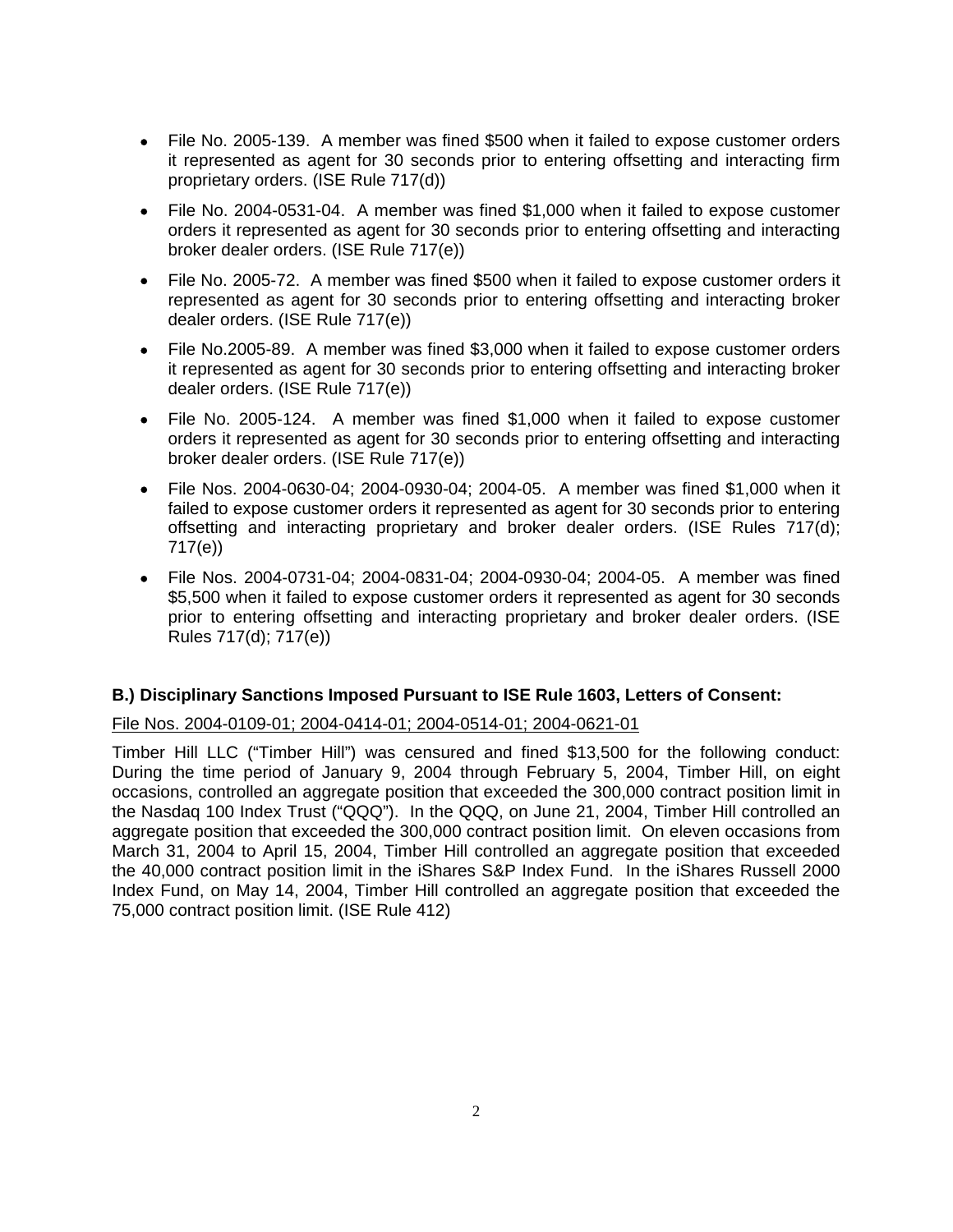# File Nos. 2003-0731-04; 2003-0830-05; 2003-0930-05; 2003-1031-07; 2003-1130-03; 2003- 1231-03

ABN AMRO Incorporated ("ABN") was censured, fined \$10,000, and made a restitution payment of \$29,185 for the following conduct: On 133 occasions during the period July 1, 2003 through December 30, 2003, ABN entered into the ISE system, as agent on behalf of a customer, multiple orders for a single trading interest when one or more of the orders was for fewer than ten contracts. (ISE Rule 717(c))

#### File No. 2004-0430-30

Goldman, Sachs & Co. ("Goldman") was fined \$2,500 for the following conduct: On 92 occasions during the period April 2004, Goldman, an Electronic Access Member, effected transactions in options series at prices that were inferior to the National Best Bid or Offer. (ISE Rule 1902)

#### File Nos. 2004-0131-33; 2004-0229-33; 2004-0331-33; 2004-0430-33; 2004-0531-33; 2004- 0831-33

Deutsche Bank Securities, Inc. ("Deutsche Bank") was censured and fined \$25,000 for the following conduct: During the time period of January 2004 through June 2004, on 39 occasions, Deutsche Bank improperly addressed customer orders received for manual handling by either providing no execution or by providing an inferior execution, failed to provide its published best quote, and failed to provide the National Best Bid or Offer. (ISE Rules 803(a); 803(c)(2); 804(d))

#### File Nos. 2003-1031-08; 2003-1130-23; 2004-0131-24; 2004-0229-24; 2004-0331-24; 2004- 0430-24; 2004-0531-24; 2004-0631-24; 2004-0731-24; 2004-0831-24; 2004-0930-24; 2004-12

Deutsche Bank Securities, Inc. ("Deutsche Bank") was censured and fined \$50,000 for the following conduct: During the time period of October 2003 through October 2004, and in connection with 272 instances during the review period, Deutsche Bank failed to give the highest bid or lowest offer priority, provided customer orders with inferior prices, and failed to properly allocate executions to the ISE market place. (ISE Rules 713(b); 713(c); 713(e); 803(a); 804(d); Rule 11Ac1-1 under the Securities and Exchange Act of 1934)

## File No. 2005-159

SLK-Hull Derivatives, LLC ("Hull") was censured and fined \$5,000 for the following conduct: During the time period of July 1, 2005 through September 30, 2005, on 27 occasions, Hull improperly addressed customer orders received for manual handling by either providing no execution or by providing an inferior execution and failed to provide the National Best Bid or Offer. (ISE Rules 803(c)(2); 804(d))

#### File No. 2005-156

SLK-Hull Derivatives, LLC ("Hull") was censured and fined \$10,000 for the following conduct: During the time period of July 1, 2005 through September 30, 2005, on 71 occasions when sending PA Orders that were larger than the Firm Customer Quote Size ("FCQS"), Hull sent an initial PA Order that was not for the FCQS. On 47 occasions, Hull sent an additional PA Order